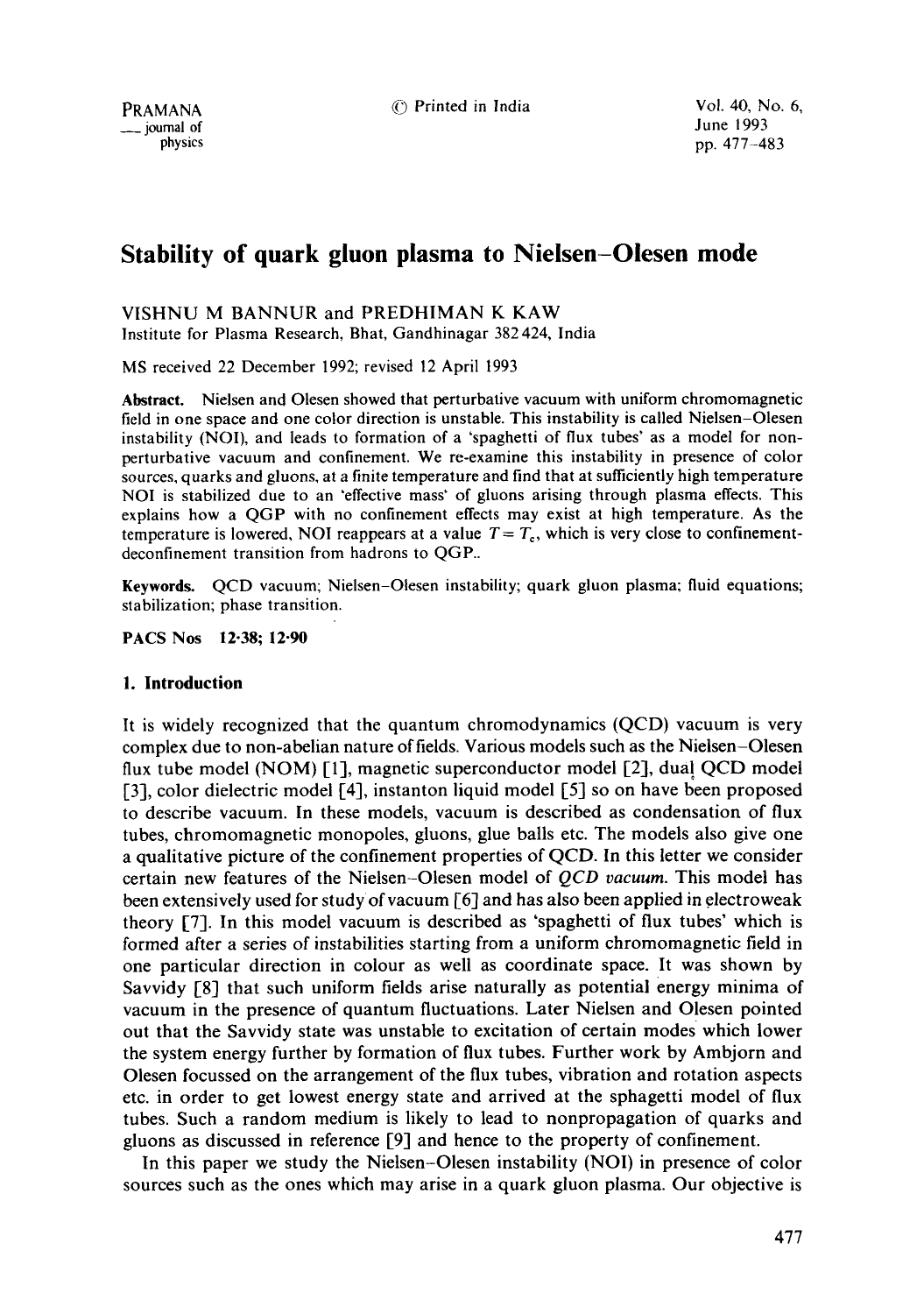# *Vishnu M Bannur and Predhiman K Kaw*

to investigate how the instability is modified by the "effective mass" of gluons which arises because of plasma effects. We find that the instability is stabilized by plasma effects. The critical temperature at which NOI is completely stabilized is very close to the critical temperature  $T_c$  for confinement/deconfinement phase transition [10, 5]. It must be emphasized that our method of studying finite temperature effects is different from that of Kapusta [11], Ninomiya and Sakai [12] and others who consider modifications to the Savvidy state due to finite temperature effects. Kapusta investigated finite temperature modification of the Savvidy state by retaining free energy contribution from thermal gluons in an approximate treatment. He concluded that the phase transition may be associated with the relatively sudden migration of Savvidy minimum field to  $H = 0$ , as temperature is increased. Ninomiya and Sakai pointed out that Kapusta's treatment was incomplete because he did not retain the  $n = 0$  NOI mode; however, their treatment incorporating the NOI was unable to give any clear indication of phase transition. In this paper we have re-examined that question of stability of NOI at a finite temperature by including the response of the quarks and thermal gluons to the  $n = 0$  mode. Since there is still some controversy on the question of phase transition from the study of the Savvidy state, we take the classic Savvidy value for the minimum energy magnetic field and see how the plasma effects at finite temperature modify the NOI. Once NOI is cured then there is no formation of "spaghetti state" of Nielsen-Olesen, which is the lower energy state than Savvidy state and is believed to be responsible for confinement. This however, does not fully address the question of phase transition. For that one must re-examine the Savvidy state with a stabilized NOI and free energy contributions from quarks and gluons. Such an investigation is not attempted here.

# **2. General formalism**

Since our main aim is to exhibit the stabilization of NOI by quark gluon current sources, we take a simple model in which the  $SU(2)$  Yang-Mills equations (with variation in one space and time) are written in the presence of quark sources. The quark response current is obtained by solving appropriate fluid and color dynamic equations for quarks and anti-quarks [13]; the thermal gluon contributions are added in the usual manner while defining the effective plasma frequency in terms of temperature [14]. The resultant coupled equations for the color excitations are then solved for the frequency and exhibit the NOI and its modifications at finite temperature.

The SU(2) Yang-Mills equations are

$$
\partial_{\mu} G_{a}^{\mu\nu} + g \varepsilon_{abc} A_{\mu b} G_{c}^{\mu\nu} = j_{a}^{\nu},\tag{1}
$$

where the field tensor

$$
G_a^{\mu\nu} = \partial^\mu A_a^\nu - \partial^\nu A_a^\mu + g \varepsilon_{abc} A_b^\mu A_c^\nu,
$$

a, b, c are color indices which take values 1, 2, 3 and Lorentz indices  $\mu$ ,  $\nu = 0, 1, 2,$ 3 with metric  $(1, -1, -1, -1)$ .  $\varepsilon_{abc}$  is antisymmetric Levi-Civita tensor. In terms of new set of variables

$$
A^{\mu} \equiv A_3^{\mu}
$$
 and  $X^{\mu} \equiv \frac{1}{\sqrt{2}} (A_1^{\mu} + iA_2^{\mu}),$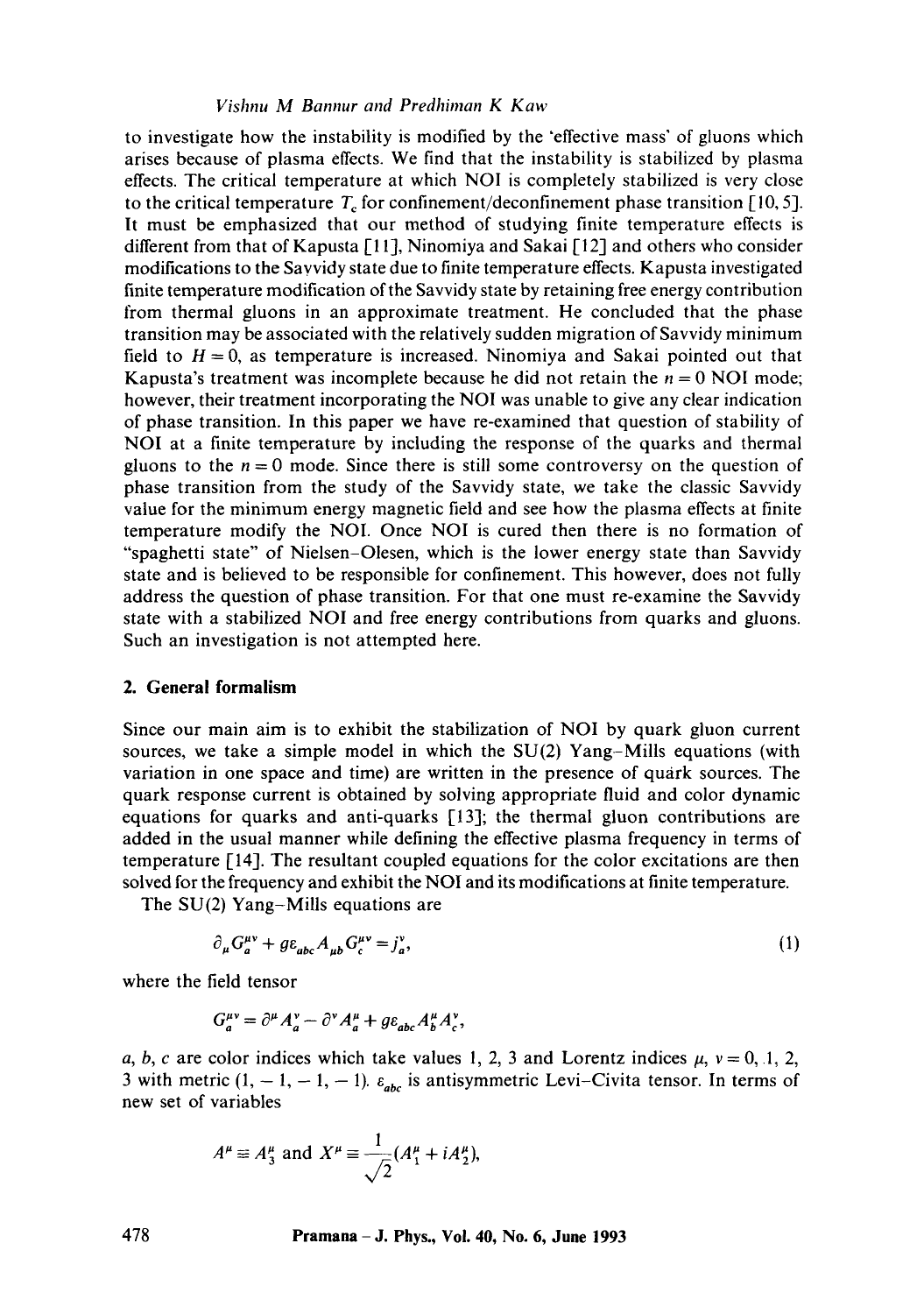*N ielsen-Olesen instability* 

(1) reduces to

$$
\partial_{\mu} F^{\mu\nu} - ig \big[ \partial_{\mu} (X^{\mu *} X^{\nu}) + X_{\mu} (D^{\nu} X^{\mu})^* - X_{\mu} (D^{\mu} X^{\nu})^* - [c.c] \big] = j^{\nu}, \qquad (2)
$$

$$
D_{\mu}D^{\mu}X^{\nu} - D_{\mu}D^{\nu}X^{\mu} - igX_{\mu}F^{\mu\nu} + g^{2}[(X,X)X^{\nu*} - (X,X)^{*}X^{\nu}] = j_{+}^{\nu}, \qquad (3)
$$

where

$$
D^{\mu} \equiv \partial^{\mu} + i g A^{\mu}, \quad F^{\mu\nu} \equiv \partial^{\mu} A^{\nu} - \partial^{\nu} A^{\mu}, \quad j^{\nu}_{+} \equiv \frac{1}{\sqrt{2}} (j^{\nu}_{1} + i j^{\nu}_{2}) \text{ and } j^{\nu} \equiv j^{\nu}_{3}.
$$

Next step is to calculate  $j_e^*$ . We consider quark-antiqurak plasma with two species. The set of fluid equations governing the above system is [13],

$$
\frac{\partial n_A}{\partial t} + \nabla \cdot (n_A \mathbf{v}_A) = 0,\tag{4}
$$

$$
\frac{\partial \mathbf{v}_A}{\partial t} + (\mathbf{v}_A \cdot \nabla \mathbf{v}_A) = \frac{g}{m_A} I_{Aa} (\mathbf{E}_a + \mathbf{v}_A \times \mathbf{B}_a),
$$
 (5)

$$
\left[\frac{\partial}{\partial t} + \mathbf{v}_A \cdot \nabla\right] I_{Aa} = -g\varepsilon_{abc} (A_b^0 - \mathbf{v}_A \cdot \mathbf{A}_b) I_{Ac},\tag{6}
$$

where  $n_A$  and  $v_A$  are density and velocity of species A with  $A = 1, 2$ .  $I_{Ag}$  is the dynamical charge. It is a classical, space time dependent color charge which may be obtained by taking the expectation value of color spin operator. Equation (6) describes the hydrodynamics of color charge, which may be obtained by taking the classical limit of Heisenberg equation of motion of color spin operator [15]. Equation (4) is the mass continuity equation and  $(5)$  is the force equation. Equation  $(5)$  is a non-relativistic fluid equation. This assumption will not change our results qualitatively because, in linear analysis ( $v_A \ll 1$ ), and fluid relativistic effects drop out [16]. When the system is microscopically relativistic (zero mass case) one may replace the mass parameter,  $m_A$ , by enthalphy density/number density [17] in this equation. This prescription reproduces the perturbative QCD results from the hydrodynamic equations, (Eqs (4-6)), in the study of QGP as shown in [16]. In our estimate of temperature, we shall use results of relativistic kinetic theory which also take account of some part of contribution due to thermal gluons. The current components are given by

$$
j_a^0 = g \sum_A n_A I_{Aa} \text{ and } \mathbf{j}_a = g \sum_A n_A \mathbf{v}_A I_{Aa}.
$$

In further discussion, we make the gauge choice  $A_a^0 = 0$ .

## **3. Stability analysis**

To study stability, we need to perturb the system from equilibrium and study the linear response. At equilibrium we have uniform chromomagnetic field in z-direction in coordinate space and third direction in color. That is,

$$
\mathbf{B}_0^a = H\hat{z}\delta_{a,3} \text{ or } \mathbf{A}_0^a = Hx\hat{\gamma}\delta_{a,3}.\tag{7}
$$

Linearizing the eqs  $(2)$ - $(3)$  and Fourier analyzing in t we get

$$
\left[\frac{\mathrm{d}^2}{\mathrm{d}x^2} + \omega^2\right]A^\mu = -j^\mu. \tag{8}
$$

$$
D^2 X^{\mu} + 2igF_0^{\mu\nu} X_{\nu} = j^{\mu}_+, \tag{9}
$$

**Pramana -J. Phys., Voi. 40, No. 6, June 1993 479**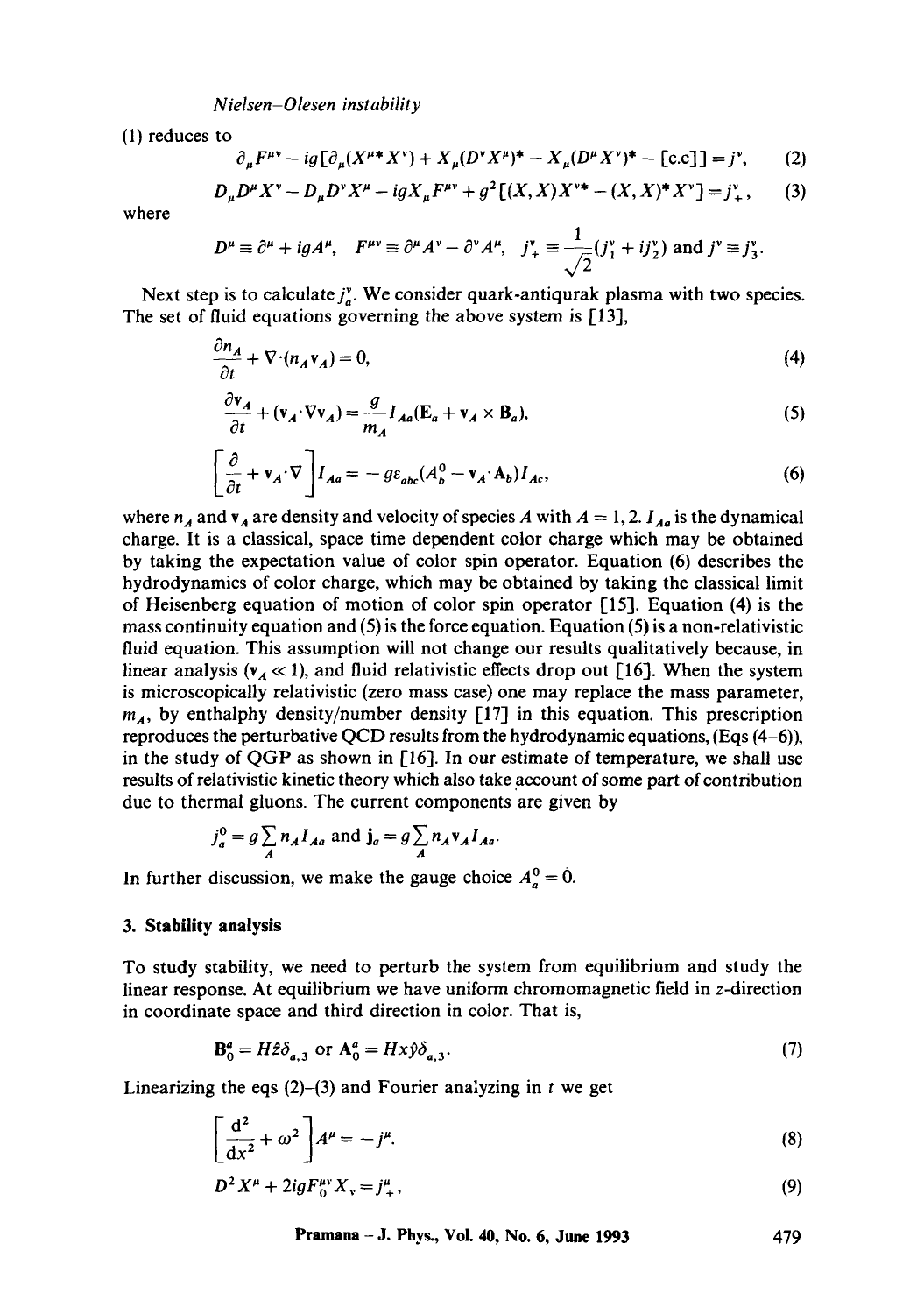#### *Vishnu M Bannur and Predhiman K Kaw*

where  $D^2 \equiv -\omega^2 - (d^2/dx^2) + q^2H^2x^2$ . Here all quantities with subscript zero refers to equilibrium values and all other dependent variables are perturbations. Second term in the left hand side of (9), which is due to gluon spin or due to self-interactions ofgluons, is instrumental for the instability. Only two equations, with Lorentz indices I and 2, have that term and so we consider only those two equations from (9).

To calculate the current, we perturb eqs (4)-(6) and Fourier analyze in time to get

$$
-i\omega n_A + n_{A0}\nabla \cdot \mathbf{v}_A = 0,\tag{10}
$$

$$
-i\omega \mathbf{v}_A = \frac{g}{m_A} \left[ I_{Aa0} \mathbf{E}_a + I_{Aa0} \mathbf{v}_A \times \mathbf{B}_{a0} \right],\tag{11}
$$

$$
-i\omega I_{Aa} = g\varepsilon_{abc} \mathbf{v}_A \cdot \mathbf{A}_{b0} I_{Ac0}.
$$
 (12)

Out of three equations we need only (11) to calculate the current. Expressing  $E_a$  and  $\mathbf{B}_a$  in terms of new variables  $A^\mu$ ,  $X^\mu$  and after some algebra we get, for  $\mu = 1, 2$ 

$$
j_{+}^{1} = -\left[\omega_{1}^{2}X^{1} + \omega_{2}^{2}X^{1*}\right],\tag{13}
$$

$$
j_{+}^{2} = -\left[\omega_{1}^{2}X^{2} + \omega_{2}^{2}X^{2*}\right],\tag{14}
$$

where

$$
\omega_1^2 = \sum_A \frac{g^2 n_{A0} |I_{A+0}|^2}{m_A}, \quad \omega_2^2 = \sum_A \frac{g^2 n_{A0} I_{A+0}^2}{m_A},
$$

with

$$
I_{A+0} \equiv \frac{I_{A10} + iI_{A20}}{\sqrt{2}},
$$

and similar equation for  $j^1$  and  $j^2$  with X replaced by A. In arriving at the above equation we also assumed  $I_{A30} = 0$ , for simplicity, which eliminates the coupling between  $A^{\mu}$  and  $X^{\mu}$  as well as the effects of particle gyration about the equilibrium chromomagnetic field. Putting these currents in (9) and its complex conjugates, and decoupling the final four equations, we get

$$
\chi_1'' + (-\omega_1^2 - q_+ - g^2 H^2 x^2) \chi_1 = 0, \tag{15}
$$

$$
\chi_2'' + (-\omega_1^2 - q_- - g^2 H^2 x^2) \chi_2 = 0, \tag{16}
$$

and their complex conjugates, where

$$
q_{\pm} = -\frac{\lambda + \lambda^*}{2} \pm \frac{1}{2} [(\lambda - \lambda^* + 4gH)^2 + 4|\omega_2^2|^2]^{1/2} \text{ and } \lambda \equiv \omega^2,
$$

and  $\chi_1$ ,  $\chi_2$  are some complicated linear combination of  $X^1$ ,  $X^2$  and their complex conjugates as given in the appendix. Further one can notice that

$$
|\omega_2^2|^2 = \omega_1^4,
$$

which follows from color neutrality condition. Equations  $(15)$ - $(16)$  are of the form of harmonic oscillator Schr6dinger equation and the eigen values are related to the parameters of our problem by

$$
-\omega_1^2 - q = (2n+1)gH,\tag{17}
$$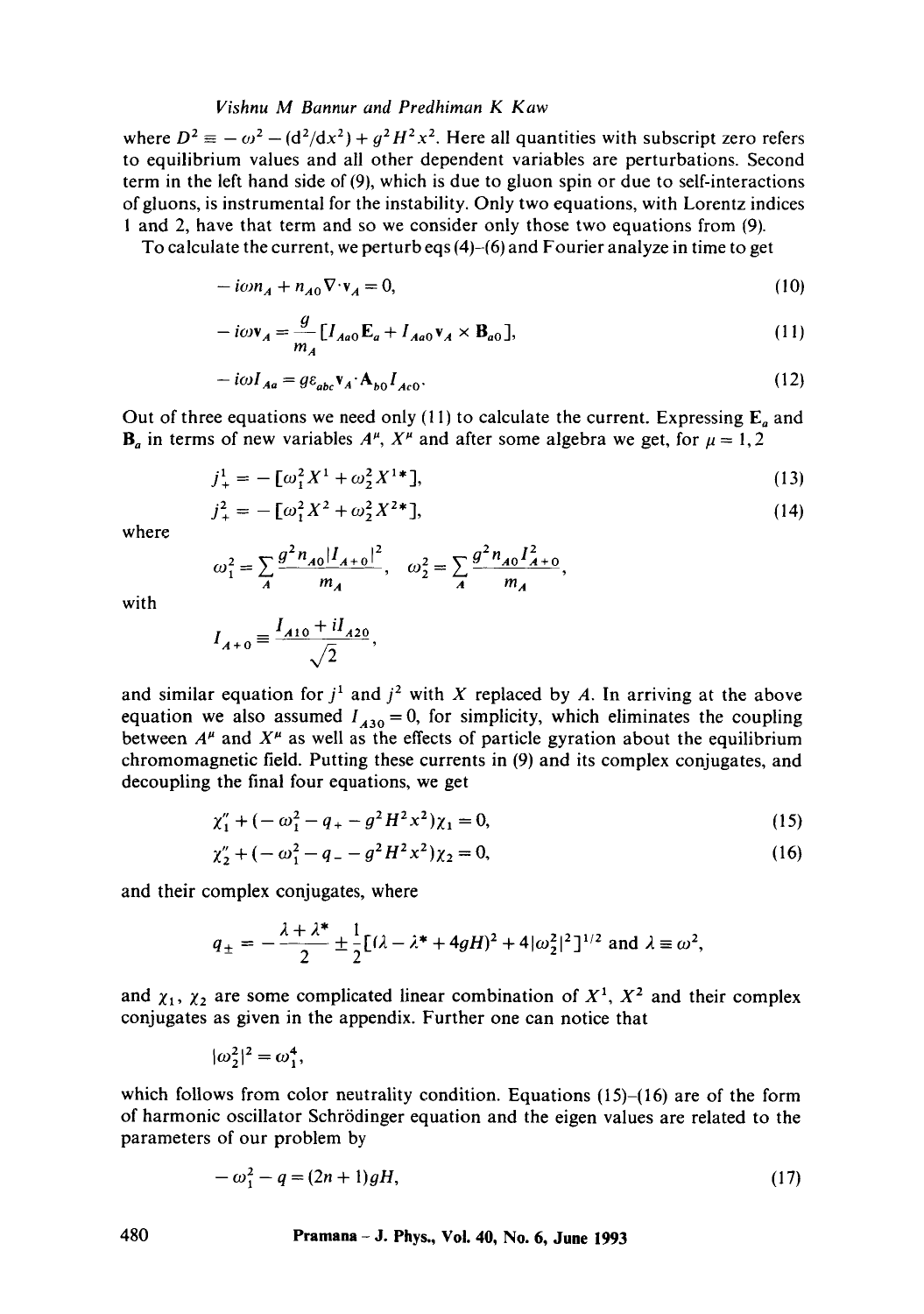#### *N ielsen-Olesen instability*

where q refers to  $q_+$  or  $q_-$ . It is easy to see from (17) that  $\lambda_1 = 0$  and for instability to occur  $\lambda_{\rm R}$  < 0, where  $\lambda_{\rm R}$  and  $\lambda_{\rm I}$  are real and imaginary parts of  $\lambda$ . It follows from (17) that

$$
\lambda_{\mathbf{R}} = \omega_1^2 + (2n+1)gH - (4g^2H^2 + \omega_1^4)^{1/2}.
$$
 (18)

Here we see that  $n \neq 0$  modes are always stable. But for  $n = 0$   $\lambda_R < 0$ , or mode is unstable for  $\omega_1^2 = 0$ . That is, in vacuum  $n = 0$  mode is unstable, the well known Nielsen-Olesen instability. Finite  $\omega_1^2$  leads to stabilization of above instability since it is a positive quantity. One may easily obtain  $\omega_1^2$  required to stabilize the instability as

$$
\omega_1^2 = \omega_p^2 = \frac{3}{2}gH.\tag{19}
$$

Thus we see that the presence of quarks or color sources stabilizes NOI instability and the stabilizing factor is proportional to the plasma frequency. The physical explanation is that gluons acquire an effective mass, which is proportional to plasma frequency, and compete with the gluon anomalous magnetic moment term in determining the stability. Plasma frequency is related to temperature and hence we can get a temperature,  $T_c$ , at which NOI is just stabilized.

#### **4.** Estimate of  $T_c$

Now we assume that the above relation, eq. (19) is valid even in relativistic QGP with thermal gluons in order to get some numbers related to QGP. We know from linear response theory of QGP that the plasma frequency is related to temperature by the relation  $[14]$ 

$$
\omega_p^2 = \frac{g^2 T^2}{18} (N_f + 2N_c),\tag{20}
$$

where  $N_f$ ,  $N_c$  and T are number of flavors, number of colors and temperature of the plasma respectively. The factor  $N<sub>c</sub>$  is due to the thermal gluon response.

The temperature,  $T_c$ , is calculated from the equation,

 $\frac{1}{18} (N_f + 2N_c) = \frac{3}{2} gH \approx \frac{3}{2} (gH)_{\min}$ 

where

$$
(gH)_{\min} = \Lambda_s^2,
$$

 $g^2 T_{c_{iN}}^2$ 

is the strength of the uniform chromomagnetic field, which has the minimum energy, as estimated in [8,18]. We find that  $T_c \approx 0.66 \Lambda_s \approx 160 \text{ MeV}$  for  $\alpha_s = 1$  and  $\Lambda_s = 240 \text{ MeV}$  [11]. Above value of  $T_c$  is for  $N_f = 1$  and  $N_c = 2$  and it decreases as the number of flavors or colors in plasma are increased. It is interesting to note that critical temperature of confinement-deconfinement phase transition of QCD also has such a dependence on number of flavors in lattice QCD [10].

#### **5. Conclusions**

In conclusion, we have shown that the NOI in quark gluon plasma is stabilized due to the effective mass of gluons due to plasma effects. We find that the temperature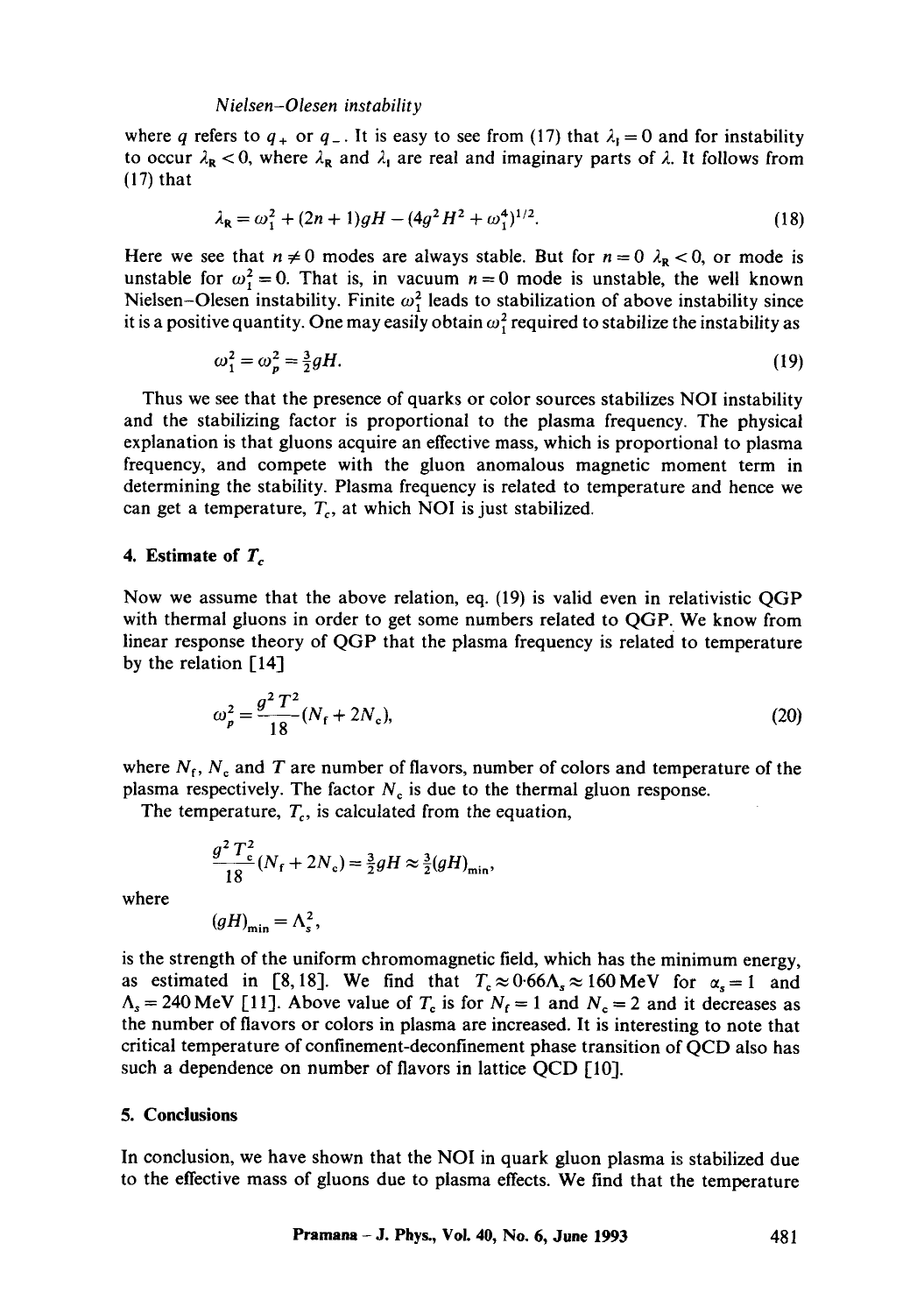# *Vishnu M Bannur and Predhiman K Kaw*

at which NOI is fully stabilized is close to the critical temperature for phase transition. Once the the NOI is stabilized there is no question of formation of flux tubes, "spaghetti state" and the resultant confinement effects. Of course, to fully understand the phase transition physics, one must now ask what happens to the Savvidy state at this temperature. Kapusta has already investigated the problem of finite temperature effects on the Savvidy state. However, as pointed out, by Ninomiya and Sakai, he did not include the effect of the Nielsen-Olesen unstable mode. When these latter authors included the effects due to NOI, they were unable to get a clear idea of the phase transition. Our calculations show that it is also important to take account of response currents due to quarks and gluons because these can stabilize the NOI mode. We thus believe that the finite temperature effect on the Savvidy state needs to be re-examined taking account of the NOI and the plasma screening effects discussed in this paper. Such a calculation is in progress.

# **Appendix**

 $\chi_1$  and  $\chi_2$  of (15)-(16) are defined as

$$
\chi_{1} = \frac{\omega_{2}^{2}}{|\omega_{2}^{2}|} \left[ \frac{1}{2} + \frac{gH}{[4(gH)^{2} + |\omega_{2}^{2}|^{2}]^{1/2}} \right]^{1/2} \frac{(X^{1} + -iX^{2}*)}{\sqrt{2}}
$$
  
+ 
$$
\left[ \frac{1}{2} - \frac{gH}{[4(gH)^{2} + |\omega_{2}^{2}|^{2}]^{1/2}} \right]^{1/2} \frac{(X^{1} - iX^{2})}{\sqrt{2}},
$$
(21)

and

$$
\chi_2 = -\frac{\omega_2^2}{|\omega_2^2|} \left[ \frac{1}{2} - \frac{gH}{[4(gH)^2 + |\omega_2^2|^2]^{1/2}} \right]^{1/2} \frac{(X^{1*} - iX^{2*})}{\sqrt{2}}
$$
  
+ 
$$
\left[ \frac{1}{2} + \frac{gH}{[4(gH)^2 + |\omega_2^2|^2]^{1/2}} \right]^{1/2} \frac{(X^1 - iX^2)}{\sqrt{2}},
$$
(22)

where we used the fact that  $\lambda$  is real.

#### **References**

- [I] N K Nielsen and P Olesen, *NucL Phys.* B144, 376 (1978)
- [2] V P Nair and C Rosenzweig, *Phys. Lett.* B135, 150 (1984)
- [3] M Baker, J S Ball and F Zachariasen, *Phys. Rev.* **D37**, 1036 (1988)
- [4] R Friedberg and T D Lee, *Phys. Rev.* DI6, 1096 (1977)
- [5] E V Shuryak, *The QCD vacuum, hadrons and the superdense matter* (Singapore, World Scientific, 1988)
- [6] J Ambjorn and P Olesen, *NucL Phys.* BIT0, 265 (1980)
- [7] J Ambjorn and P Olesen, *Phys. Lett.* B257, 201 (1991)
- [8] G K Savvidy, *Phys. Lett.* **B71**, 133 (1977)
- S G Matinyan and G K Savvidy, *Nucl. Phys.* B134, 539 (1978)
- [9] V M Bannur, L S Celenza, C M Shakin and H W Wang, Brooklyn College Report: BCCNT 89/032/189 - unpublished; **L S Celenza, C M Shakin, H W** Wang and X Yang, *Int. J. Mod. Phys.* A4, 3807 (1989)
- [10] B Petersson, *Nucl. Phys.* A525, 237c (1991)
- [11] J I Kapusta, *Nucl. Phys.* BIg0, 425 (1981)
- [12] M Ninomiya and N Sakai, *Nucl. Phys.* B190, 316 (1981)